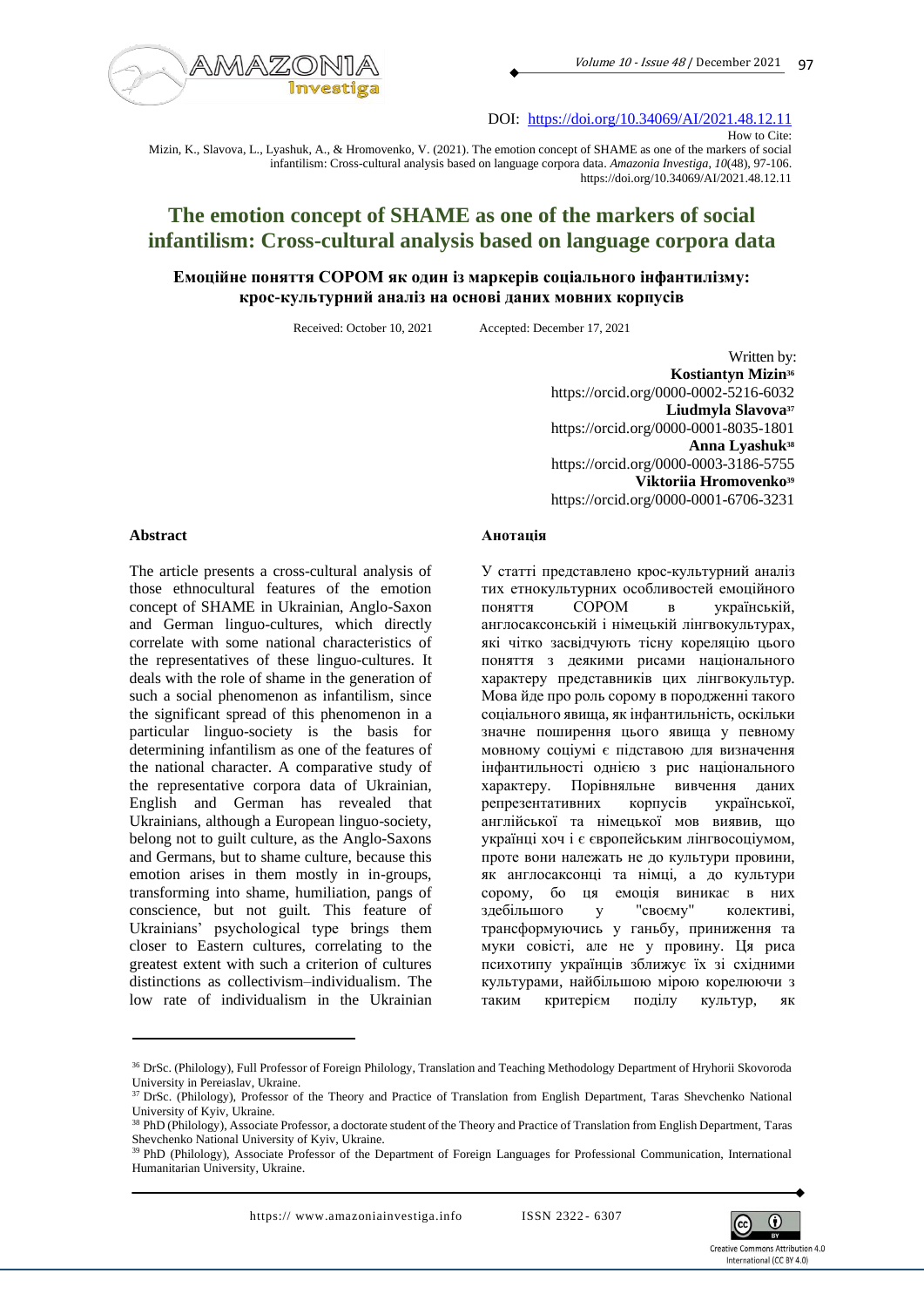linguo-society has led to the fact that Ukrainians tend to be less responsible for their actions than Anglo-Saxons or Germans, often shifting their responsibility to external factors. The unwillingness of a large number of individuals to take responsibility indicates a certain immaturity of the society as a whole. This gives grounds to claim that the concept СОРОМ is one of the markers of social infantilism of the Ukrainian people.

**Key words:** emotion concept, shame, infantilism, language corpus, linguo-culture.

### **Introduction**

In cross-cultural studies, in particular linguistics, the tendency to identify common and divergent features in the structure, functioning and development of social and psychological phenomena in different linguocultures dominates. One of such phenomena is the concept of "national character" (Inkeles, 1997), which has long been criticized for some scientific bias (Farber, 1950, p. 307; McCrae & Terracciano, 2006, p. 156). However, methodological problems have not become an obstacle to the spread of this concept in a number of culturally oriented disciplines, including linguistic ones. This is especially true of ethnolinguistics, psycholinguistics, and sociolinguistics, as well as post-Soviet versions of cultural linguistics – linguoculturology and linguoconceptology – whose followers operate with the concept of "national character" without much reservation as to its objectivity.

Cross-cultural studies of national characters are extremely relevant today, because they directly correlate with the acute problem of today – globalization. The latter encourages a number of issues of intercultural understanding, especially intercultural contacts and barriers. These barriers do not disappear, as globalization, in its turn, actualizes anti-globalization processes, which show, for example, some ethnocentric tendencies within the European linguo-cultural space.

The objectivity of the identification of national traits requires the disclosure of the features of the emotional world of the respective linguo-ethnic group, as the study of emotions (emotional states, feelings) can provide scientifically reliable data on the specifics of world perception and understanding of both individuals and ethnic groups as a whole. Such conclusions were колективізм – індивідуалізм. Низький показник індивідуалізму в українському лінгвосоціумі зумовив те, що українці схильні до меншої відповідальності за свої вчинки, ніж англосаксонці або німці, часто перекладючи свою відповідальність на зовнішні чинники. Неготовність значної частини індивідів брати на себе відповідальність свідчить про певну незрілість колективу в цілому. Це дає підстави стверджувати, що поняття СОРОМ є одним із маркерів соціального інфантилізму українського народу.

**Ключові слова:** емоційне поняття, сором, інфантильність, мовний корпус, лінгвокультура.

reached by A. Wierzbicka and Z. Kövecses in their fundamental works (Kövecses, 1986, 1990; Wierzbicka, 1999), due to which they initiated a detailed study of emotion concepts in numerous cognitive and culturally oriented linguistic studies in the late twentieth century. In fact, they introduced the term *emotion concepts* into scientific circulation. At present, the fact that they are clearly expressed cultural concepts does not provoke much discussion among scholars (Kitayama & Markus, 1997; Kövecses, 1990; Schwarz-Friesel, 2008; Wierzbicka, 1999). This is the reason why the emotion concept of SHAME, which is **the object of the study** in our paper, should be considered as a cultural concept, i.e. the one that can reveal the specifics of world perception and world understanding of a particular linguo-culture.

### **Theoretical Framework**

Emotions correlate with human cognition and language (Schwarz-Friesel, 2008, p. 277). Therefore, the methodological basis for identifying the cultural specificity of emotion concepts is the conclusion of psychologists and linguists that in the process of social interaction of individuals even basic (universal) emotions receive socio- and ethnocultural semantic nuances that influence their expression and perception in a particular linguo-society (Friedlmeier, Corapci, & Cole, 2011; Lewandowska-Tomaszczyk, 2017; Mizin & Petrov, 2021).

In addition, within the mentioned interaction there is a symbiotic synergy of basic emotions, which gives rise to numerous combinations of the latter. Purely "human" – social (derivative, complex) – emotions are formed this way

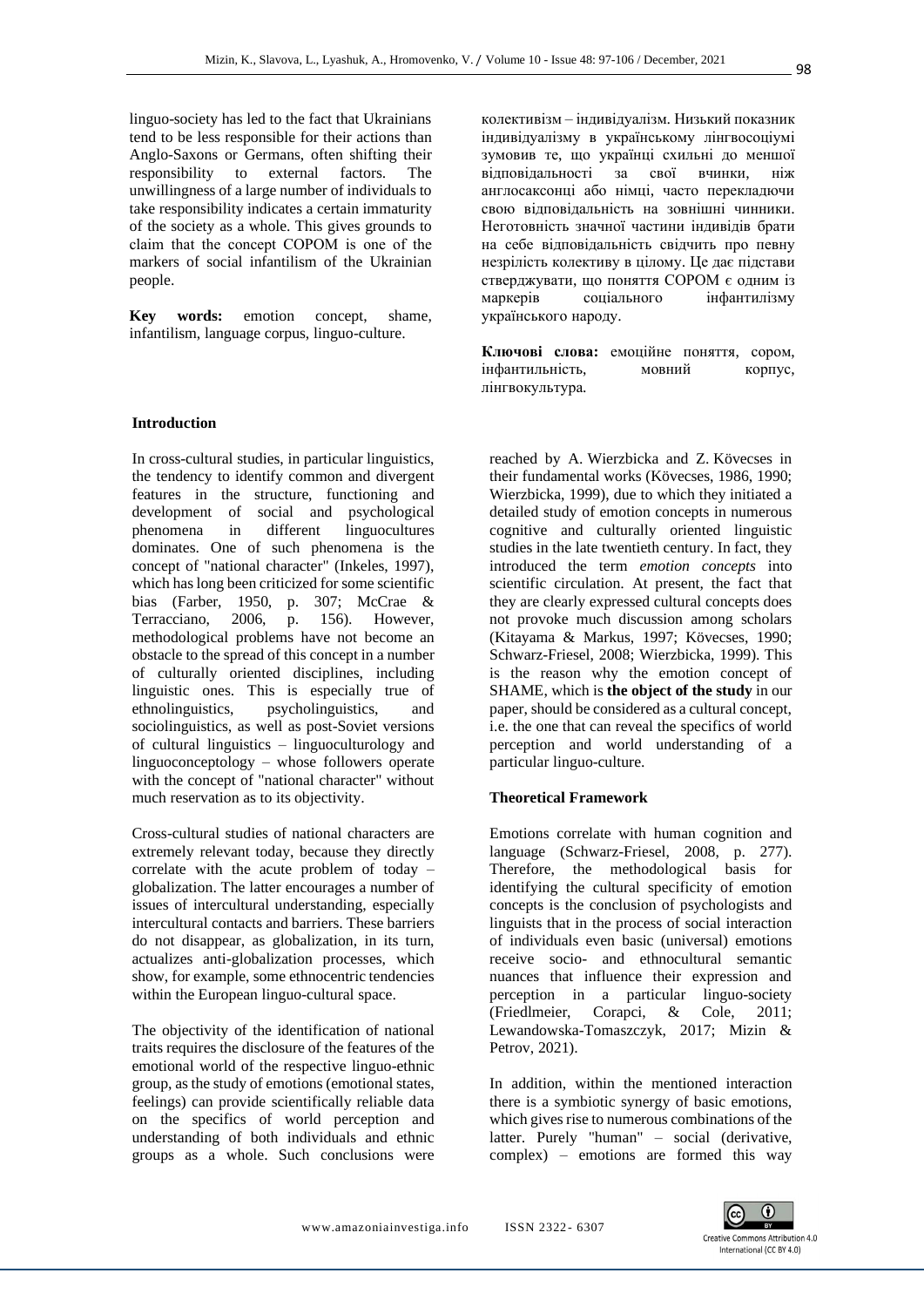

(Levenson, 2011), a bigger part of which demonstrates a clear cultural marking. Social emotions are the result of the dynamics of the emotional world of a person, being an amalgam of two or more emotions. Their "blurred" nature is the reason that, despite the involvement of modern techniques and technical capabilities, the number of social emotions is still uncertain (Cowen & Keltner 2017; Du, Tao, & Martinez, 2014). It is noteworthy that there is no common point of view on the criteria for distinguishing between basic and social emotions among the scholars. Therefore, these emotions in some works are defined as basic, and in others – as social. Shame is one of such emotions, which is under consideration in our paper.

Psychologists generally hold the view that shame is a complex, i.e., social emotion, although it is considered as a basic one in some studies (Izard, 1992). Obviously, this is due to the fact that shame, although being not considered as an innate (basic) emotion, reveals at least some of the characteristics that are inherent to basic emotions (Tracy & Matsumoto, 2008, p. 11655). First of all, it concerns the distinct manifestation (expression) of this emotion by the human physiology – blushing of the face, aversion of the eyes, lowering of the head, and so on. However, shame is characterized by signs of the social emotion, as it can occur only in the presence of another person / other people who evaluates / who evaluate the morality of the individual's actions. At the same time, the issue of selfesteem is no less important, because the lower the self-esteem, the more intensely the individual experiences shame.

Shame is considered to be an important moral and regulatory mechanism not only of a personal but also of public life, so the cultural concept of SHAME is relevant to any linguo-culture. As a regulator of social relations, it performs a moral and ethical function (Vdovychenko, 2015). If we take into account the fact that the norms of morality in different linguistic ethnic groups differ slightly, as they depend on the type of culture, it is reasonable to assume that the emotion concept of SHAME plays a significant role in shaping traits of the national character. Moreover, shame as a sociocultural phenomenon, may even be one of the criteria for the division of cultures (Benedict, 1989).

All issues related to cross-cultural differences are quite "sensitive" for any nation, especially national groups. The pressure of globalization makes them even more "sensitive". Therefore, even minor comments on the specifics of "our"

or "their" linguo-cultures now require objective scrutiny, as they may contain a certain amount of ethnocentric "distortion". It is because of this "distortion" that both the objectivity of national (or ethnic) stereotypes and their relevance are questionable, because they often do not correspond to reality due to the significant dynamics of socio- and ethnocultural changes.

Such typical features of Ukrainians as love of freedom (desire for freedom), emotionality ("cordocentrism"), irrationality, religiosity, individualism, introversion (projecting one's own activity on oneself), stubbornness, diligence and hospitality have been distinguished by Ukrainophile researchers (Kulchytskyi, 1949; Yaniv, 2006) for a long time. They may have been relevant to the Ukrainian-speaking community in the previous or the last but one century, but not today, when the impact of globalization, democratization and liberalization on the Ukrainian society is becoming more and more noticeable. At least, some of these features are certainly not true any more, but continue to exist at the level of auto- and heterostereotypes. Thus, recent sociological research has found that the rate of individualism among Germans reaches 67, among Poles – 60, among Russians – 39, and among Ukrainians – 25 (Hofstede Insights, 2019). Although ethnographers of the past centuries were convinced that Ukrainians are more individualistic than Russians (Kostomarov, 1991, p. 61). Apparently, there were some objective reasons for that at that time. The same concerns such a feature as being hard working. In our opinion, it is also irrelevant for modern Ukrainians, because there can be no bumpy roads, untidy houses, neglected estates, abandoned public areas and a permanently depressed economy in a hard-working nation. It is impossible to talk about religiosity without irony, because the Orthodox religion is mostly a "fashion" for weddings, baptisms, funerals, etc. for the current generation, so the religiosity of many Ukrainians is more pretentious than sincere.

There are some grounds for assuming that the very concept of "national character" is methodologically somewhat incorrect in relation to the Ukrainian society. In particular, after 30 years of Ukrainian independence the third President of Ukraine V. Yushchenko acknowledged that Ukrainians still remain a "quasi-nation" (Yushchenko, 2021). This national inferiority was caused by historical, geopolitical, socio-cultural and ethnocultural factors. The role of the psychological type of the people is important here, as the immaturity of

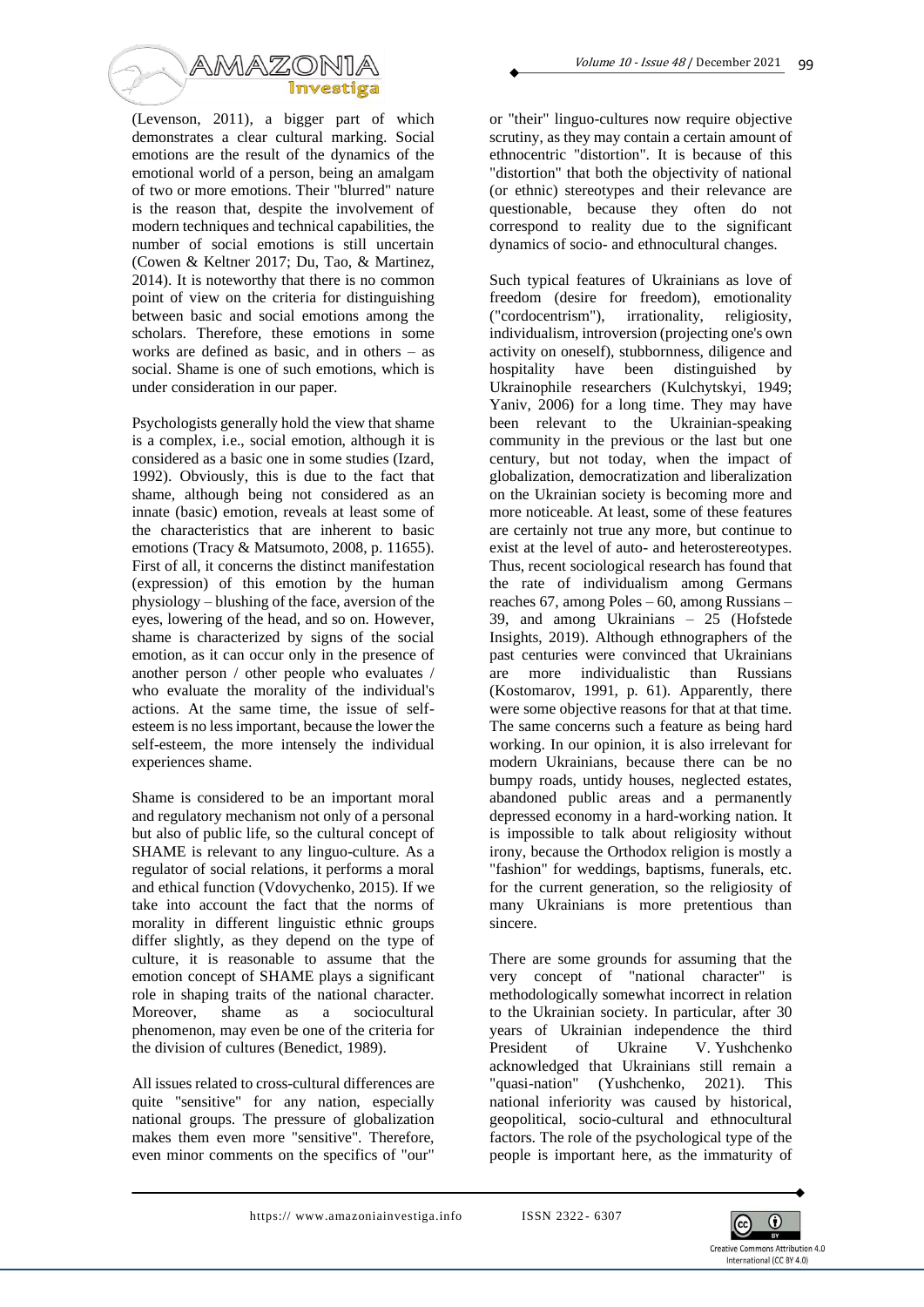Ukrainians as a nation is obviously connected with immaturity (infantilism) as a feature of their character. The problem of social infantilism has become even more relevant in the Ukrainian society after the 2019 presidential election, as this feature is associated with V. Zelensky's voters according to a number of public figures (Hopko, 2019; Hundorova, 2019; Kozlovskyi, 2021).

Infantilism is closely correlated with the emotional world of the individual and society as a whole, because it influences the social expression of emotions by the individual (Rotenberg, 2009, p. 163). In their turn, social emotions themselves, as cultural concepts, are directly involved in the formation of social infantilism. And because the infantile person has problems regulating their behavior in a certain group of people due to increased suggestibility, emotional imbalance, low level of development of a sense of duty and responsibility, it is primarily about regulatory emotions, including shame.

In view of the abovementioned, **the purpose of our study** is to establish those ethnocultural features of the emotion concept of SHAME, which directly correlate with some national characteristics of the representatives of Ukrainian, Anglo-Saxon and German linguocultures. On the one hand, shame, showing socioand ethnocultural significance, can more or less determine the basic characteristics of the concept of the "national character", and on the other hand, these characteristics themselves influence the formation of shame as a social emotion. We are speaking primarily about the role of shame in the generation of such a social phenomenon as infantilism, as the significant spread of the latter in a particular linguo-culture, in particular in Ukrainian, suggests that infantilism may become a national trait (Strazhnyi, 2017, p. 415). To prove the scientific objectivity of this assumption, the proposed study involves corpora-based data.

# **Methodology**

In Western European science, the objectivity of research methodology is paid much attention to. This also applies to those works in which anthropologists, sociologists, psychologists or linguists touch on "subtle matter" – the characteristic features of the mentality of a particular linguistic ethnic group. Instead, in the post-Soviet scientific space, the truth of statements about character traits of the nation is often based on the conclusions of philosophers,

culturologists, or even theologians. Although such statements must be based on empirical evidence and involve a scientifically sound methodology, because otherwise they cannot be considered objective enough. In addition, in the field of linguistics, the study of the specifics of the mentality of a particular linguo-culture is considered more scientifically correct if it is based on the material of different – related and unrelated – languages, as this allows avoiding erroneous, in particular linguo-narcissistic conclusions, which are often observed in monolingual studies (Mizin & Korostenski, 2020, p. 114).

Taking into account the purpose of the proposed study, it is necessary to identify the ethnocultural specificity of the emotion concept of СОРОМ in the Ukrainian-speaking society, which could be one of the factors that contributed to the formation of Ukrainian infantilism. Data from the language corpora are used to establish the ethnocultural semantics of shame, because at the beginning of the third decade of the XXI century it can be reasonably argued that the methodology of corpus linguistics is quite objective in terms of studying cultural concepts (Mizin, Slavova, & Khmara, 2021; Stefanowitsch, 2020). Language corpora in interlingual studies should be balanced (as far as possible) in terms of volume, structure and technical capabilities (set of tools). The English-language iWeb (iWeb, 2021) corpus, the German-language Digitales Wörterbuch der deutschen Sprache (DWDS, 2021) and the Ukrainian-language General Regional Annotated Corpus of the Ukrainian Language (GRAC-13 version) (GRAC, 2021) meet this requirement, because they are, firstly, representative, and secondly, are freely available, thirdly, have a similar volume and structure, and fourthly, the collocation strength indices used in these corpora (logDice and MI-index) are to some extent related.

The iWeb corpus contains 14 billion words (22 million web pages represented by different types of discourses: Internet discourse, publicistics, science, fiction, etc.). The volume of the DWDS corpus is currently more than 27 billion tokens. The basis for the automatic creation of word profiles is a newspaper corpus of about 3 billion tokens. These profiles provide data on the frequency of left and right collocates of query words (a general list and lists separately for each part of speech) and co-occurrences. The function of automatic creation of similar profiles is also available in iWeb and GRAC corpora. However, in methodological terms, the volume of the GRAC corpus is somewhat problematic, as its

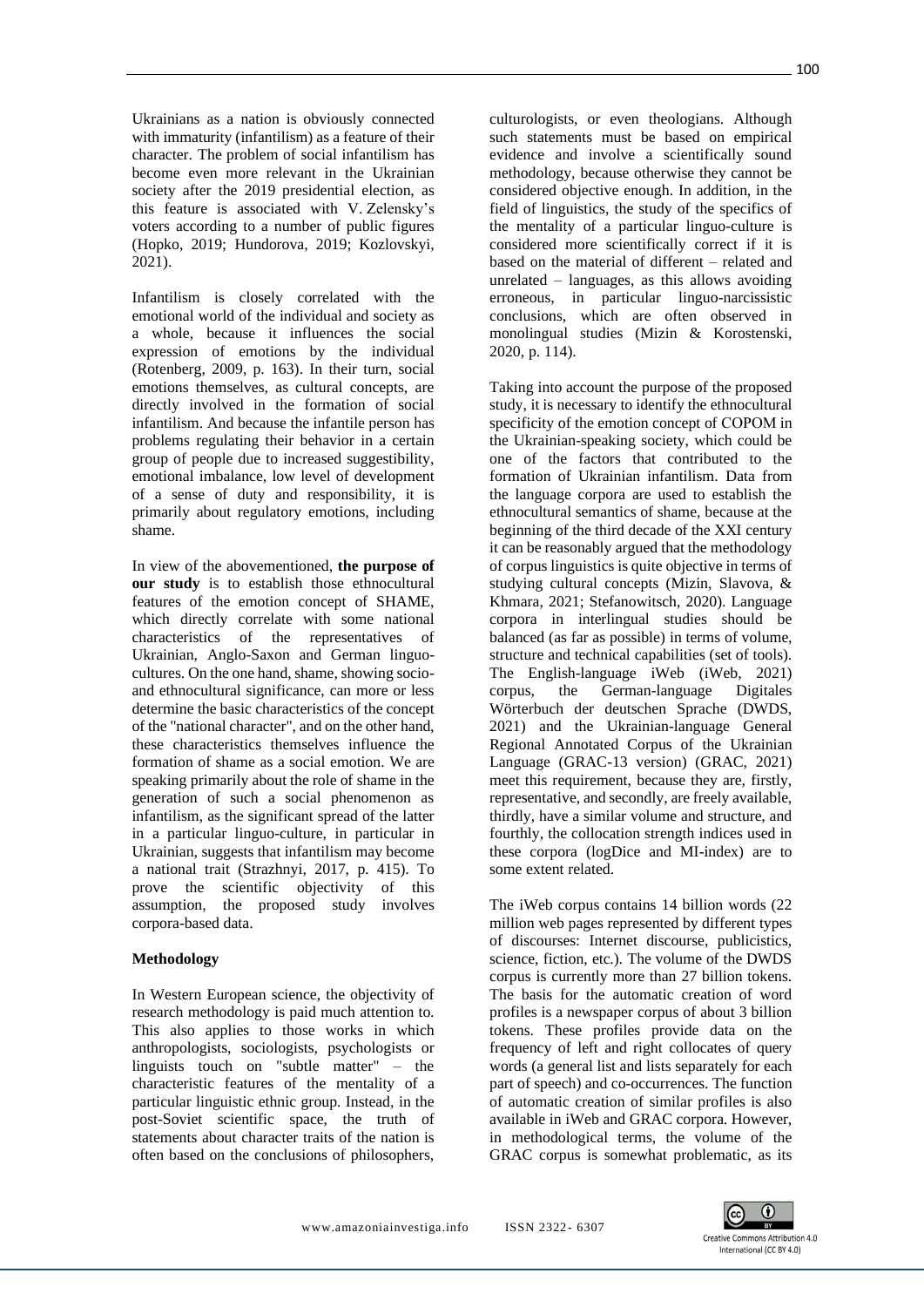

latest version – GRAC-13 – contains only 861 million tokens. However, today it is the largest corpus of the Ukrainian language.

It should be noted that the logDice and MI-index, although developed on the basis of different techniques, but serve one purpose – to establish a typical compatibility and "weed out" a random one, so these indices can be considered, at least for the purposes of this study, essentially relevant ones. There are more than eight dozen such statistical metrics for estimating word compatibility. They allow calculating the strength of the connection between the elements of phrases, based on the frequency of these phrases and their constituent words.

### **Results and Discussion**

Studying Japanese linguistic culture, the American anthropologist R. Benedict (1989) came to the conclusion that the emotion of shame has a significant role for the Japanese in the process of regulating of social relations. This became the basis for determining the latter as one of the criteria on the basis of which the cultures of East and West are divided. According to this scholar, a "guilt culture" is characteristic for Europeans, and a "shame culture"– for the Japanese. The phenomenon of "guilt culture" is obviously associated with a high rate of individualism in the European cultural space (Hofstede Insights, 2019), because the individualistic nature is focused on assessing the responsibility for choosing a model of behavior in a relevant situation of social interaction. On the contrary, the "shame culture" of the Japanese is based on a sense of internal solidarity (corporatism) of groups, so the individual is ashamed of their actions to violate generally accepted norms and cause inconvenience to members of "their" group. This conclusion is consistent with the position of psychologists, who argue that members of European individualistic cultures are more prone to emotions that give them distance and independence. Here, the role of emotions is related to the individual's self-expression, personal aspirations and interests. But in collectivistic cultures, a person is more apt to the emotions that are responsible for the interaction and relationship between members of the group and contribute to its adaptation in this team (Breslav, 2004, p. 468).

This gives grounds to assert that the division of cultures by R. Benedict according to the emotional criterion coincides to some extent with the division of cultures into collectivistic and

individualistic (see, e.g., Hofstede, 2006). The relevance of the emotion of guilt for members of individualistic linguo-societies is obviously related to Christianity, as confession and repentance have helped individuals develop a sense of responsibility for their sins. In such linguo-societies, a person does not look for the reasons for their sinful actions outside of their own "I", but, feeling guilty, takes responsibility.

The ability of the representatives of individualistic cultures not to shift responsibility for their actions onto someone else directly correlates with another criterion, according to which different linguo-societies are differentiated. This criterion is the locus of control. This concept was introduced by the social psychologist J. Rotter (1954) as an indicator of the localization of individuals' conation. Later on, this indicator came into use as one of the characteristics of a psychological type of a particular nation. Representatives of linguosocieties who are inclined to credit their success or failures to external factors have an external locus of control. And vice versa, if the results of activities are extrapolated to internal factors, namely conation, then we are talking about an internal locus of control. It is believed that utter individualists like Anglo-Saxons and Germans have an inherent internal locus of control.

This fact is also confirmed by the research results through the lens of the concept of cultural standards by A. Thomas(2018), which correlates with the abovementioned G. Hofstede's approach in terms of most criteria (sense of community / individualism, hierarchical orientation, regulation of interpersonal distance, orientation towards the result, tendency to preserve dignity, etc. Cultural standards are the ways of perceiving, thinking, judging and acting, which are perceived and considered by representatives of a certain linguo-society not only in the context of their behaviour but also concerning others as normal, typical, or even obligatory. These standards are adopted by an individual in the course of growing up and development and are reflexively manifested during social interaction. The followers of A. Thomas' concept have found that Germans are oriented towards internal control when carrying out any activity (Schroll-Machl, 2003, pp. 45-129). This conclusion is also true of Anglo-Saxons if one takes into account their character traits such as discipline, reasonable thinking (common sense), pragmatism, and individualism (Horodetska, 2003; Kobozeva, 1995).

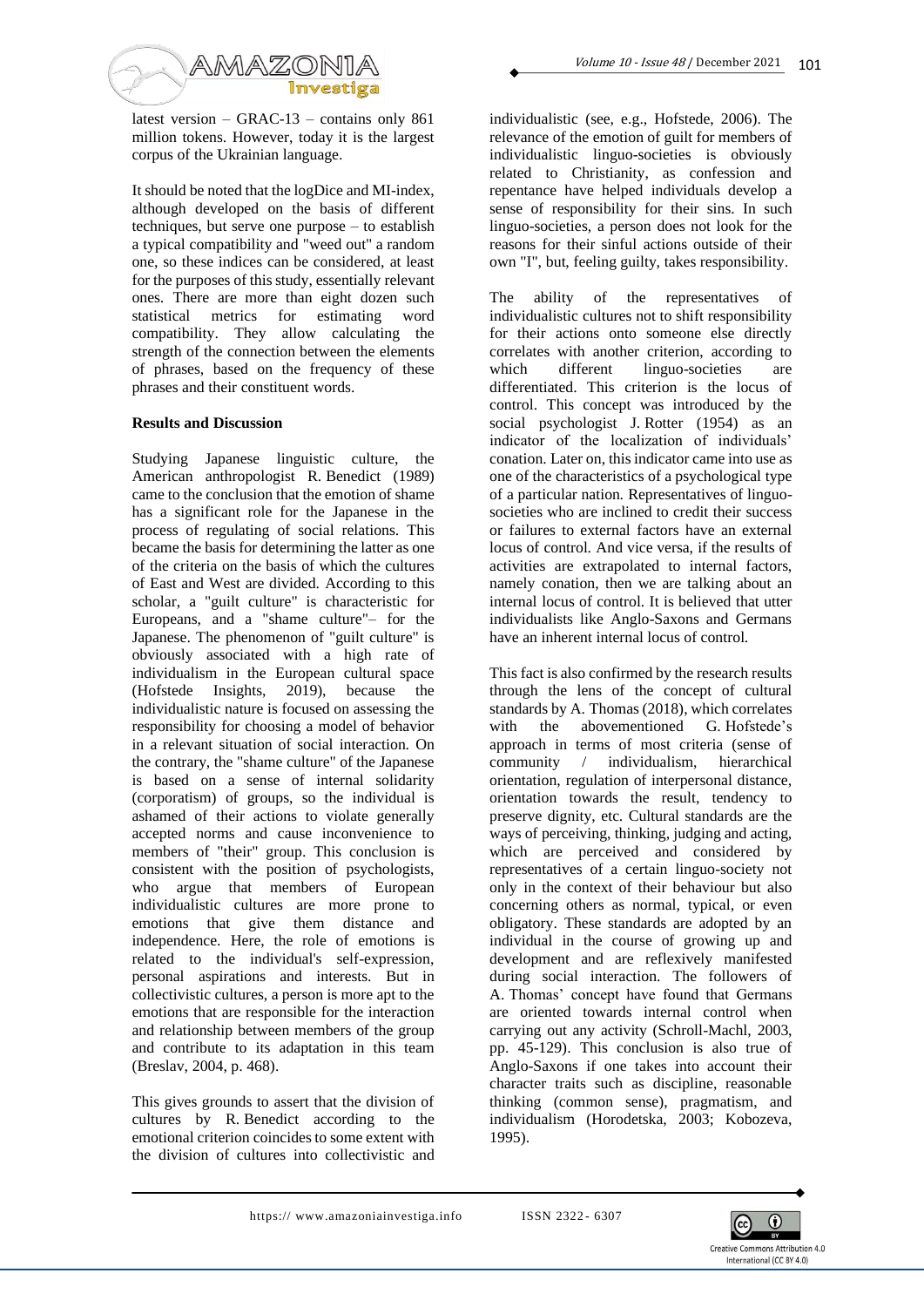Therefore, the fact that Anglo-Saxons and Germans belong to "guilt cultures" is directly or indirectly confirmed by the most common theories of culture types: (1) typology of organizational culture by G. Hofstede, (2) theory of locus of control by J. Rotter and (3) concept of cultural standards by A. Thomas. However, that does not necessarily mean that all European ethnic groups also belong to guilt cultures. For instance, it is unlikely that Ukrainian linguosociety can be defined as a guilt culture since Ukrainians, as has been specified above, have a low indicator of individualism. In addition, the thesis that Ukrainians have an internal locus of control (Reva, 2019, p. 122) needs further studies because, unlike Anglo-Saxons and Germans, Ukrainians go beyond their inner world due a to certain fatality, when they may credit their failures or inaction to some external factors (phantom forces). Moreover, hypersensitivity of a Ukrainian soul and its vulnerability is the reason for the weak strong-willed regulation of Ukrainians, which leads to the fact that emotional sensitivity, contemplativeness, and reverie outweigh the will in their character (Mizin & Petrov, 2018, p. 121). This feature of the psychological type of the nation has greatly determined cultural standards of Ukrainians: (1) orientation towards hierarchy, (2) indirect management of conflicts and problems, (3) flexibility in communication rules, and (4) high level of uncertainty (indecisiveness, insecurity) (Fink, Gruttauer, & Thomas, 2008, pp. 12-13).

In view of this, it can be assumed that representatives of Ukrainian linguo-culture tend to be less responsible for their actions than Anglo-Saxons or Germans because they often shift their responsibility to external, sometimes even phantom factors. Such traits of the Ukrainian character as dependency to some

extent and irresponsibility originate from the sense of community since collective responsibility involves the opportunity to shift responsibility onto others. The fact that a considerable number of individuals is not ready to take responsibility indicates a certain immaturity of a community as a whole. This is consistent with V. Yushchenko's thesis about Ukrainians as a "quasi-nation". In such a community, shame for misdemeanors transforms into shame in the eyes of people from the community rather than someone's own shame.

One of the ways to verify this assumption is a comparative study of frequent collocates for the following lemmas (Table 1): Ukrainian *сором* (GRAC), English *shame* (iWeb, 2021) and German *Scham* (DWDS, 2021). To ensure the validity of the research findings, it is sufficient to analyze 30 collocates with the highest indices of logDice or MI-index in each corpus, i.e., not only the frequency of compatibility of these lemmas with other word forms (Freq.), but also an index of the typicality (stability) of this compatibility (if extrapolated to the conceptual level, then **Freq.** indicates the relevance of a concept in a certain linguo-society, and **logDice / MI-index** indicate how strongly these concepts correlate to related ones).

With the help of such an analysis, it is possible to identify those cultural concepts, especially emotion ones, which most closely correlate with the concepts of Ukrainian СОРОМ, Anglo-Saxon SHAME, and German SCHAM. At the same time, the cross-cultural background enables us to determine more objectively to which culture – guilt or shame – Ukrainians belong. Correlating concepts closest to shame by analogy with the *conceptual proximates* of U. Oster (2012, p. 338) will be called *conceptual proximates*.

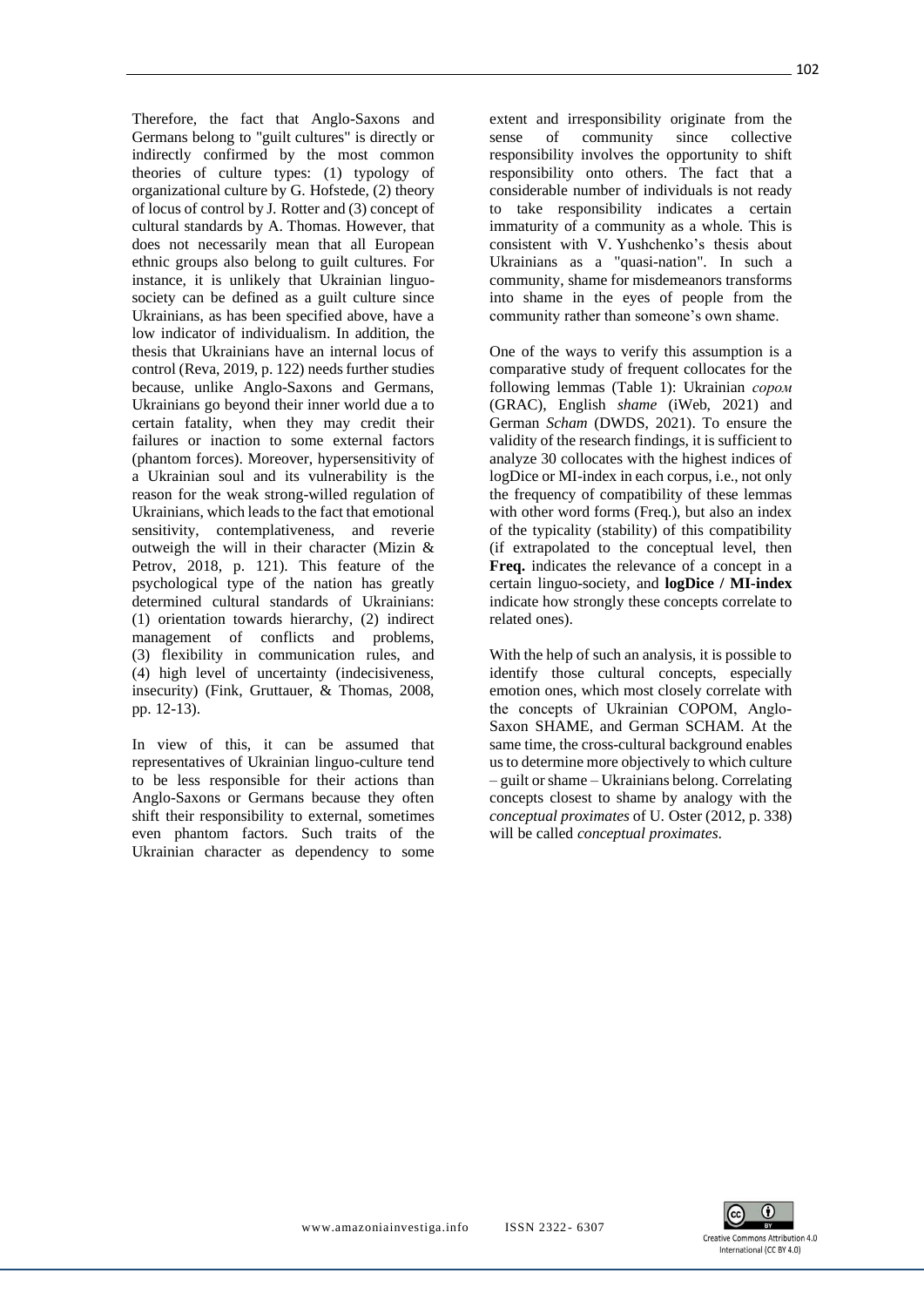

## **Table 1.**

*Proximates of emotion concepts of Ukrainian СОРОМ, Anglo-Saxon SHAME and German SCHAM (corpus-based data).*

| <b>COPOM</b>                        |                                  |                    | <b>SHAME</b>           |                            |                    | <b>SCHAM</b>                              |                                  |                    |
|-------------------------------------|----------------------------------|--------------------|------------------------|----------------------------|--------------------|-------------------------------------------|----------------------------------|--------------------|
| collocates                          | log<br><b>Dice</b><br>$\leq 4.0$ | Freq.<br>$\leq 40$ | collocates             | MI-<br>index<br>$\leq 4.0$ | Freq.<br>$\leq 40$ | collocates                                | log<br><b>Dice</b><br>$\leq 4.0$ | Freq.<br>$\leq 40$ |
| на сором [to<br>someone's<br>shame] | 9.13                             | 276                | guilt                  | 8.61                       | 7424               | Schande [shame;<br>ignominy;<br>dishonor] | 10.0                             | 118                |
| ганьба<br>[ignominy]                | 8.82                             | 393                | self-hatred            | 8.04                       | 66                 | Reue [repentance]                         | 9.8                              | 104                |
| сором [disgrace]                    | 8.31                             | 304                | self-loathing          | 8.0                        | 126                | Schuld [guilt]                            | 9.4                              | 260                |
| пекучий<br>[burning]                | 7.96                             | 168                | embarrassment          | 7.86                       | 1665               | Schuldgefühl [sense<br>of guilt]          | 9.2                              | 57                 |
| cmu <sub>0</sub><br>[embarrassment] | 7.28                             | 79                 | nakedness              | 7.58                       | 168                | Trauer [sorrow]                           | 9.1                              | 176                |
| згоріти<br>[burn]                   | 7.24                             | 112                | unworthiness           | 7.56                       | 60                 | Scheu [cowardice]                         | 8.9                              | 43                 |
| червоніти<br>[blush]                | 7.22                             | 99                 | humiliation            | 7.44                       | 747                | <i>Stolz</i> [pride]                      | 8.8                              | 95                 |
| паленіти [blaze]                    | 7.18                             | 72                 | ignominy               | 7.41                       | 57                 | Ekel [disgust]                            | 8.8                              | 49                 |
| почуття<br>[feeling]                | 7.15                             | 456                | crying                 | 7.19                       | 1183               | Wut [rage]                                | 8.7                              | 142                |
| набратися<br>[disgrace oneself]     | 7.04                             | 101                | remorse                | 7.12                       | 542                | Zorn [anger]                              | 8.7                              | 77                 |
| почервоніти<br>[flush]              | 6.91                             | 82                 | <i>internalized</i>    | 7.12                       | 45                 | Angst [anxiety]                           | 8.1                              | 282                |
| совість<br>[consciousness]          | 6.79                             | 119                | disgrace               | 7.05                       | 532                | Furcht [fear]                             | 7.9                              | 51                 |
| приниження<br>[humiliation]         | 6.74                             | 75                 | dishonour              | 7.05                       | 120                | Schmerz [pain]                            | 7.9                              | 86                 |
| $n$ ik [peak]                       | 6.66                             | 63                 | stigma                 | 6.68                       | 808                | <i>versinken</i> [sink]                   | 7.8                              | 86                 |
| гнів [wrath]                        | 6.60                             | 127                | damn                   | 6.5                        | 1664               | schweigen [keep<br>silent]                | 7.8                              | 71                 |
| ганьбити<br>[embarrass]             | 6.56                             | 50                 | reproach               | 6.15                       | 120                | Empörung<br>[indignation]                 | 7.6                              | 42                 |
| cmpax [fear]                        | 6.48                             | 262                | disgust                | 6.0                        | 254                | Gefühl [feeling]                          | 7.5                              | 121                |
| наробити [do<br>mischief            | 6.45                             | 67                 | ridicule               | 5.90                       | 110                | erröten [flush]                           | 6.9                              | 44                 |
| провалитися [go<br>bright red with] | 6.41                             | 63                 | hopelessness           | 5.74                       | 101                | empfinden [feel]                          | 6.6                              | 89                 |
| провина [guilt]                     | 6.41                             | 91                 | inadequacy             | 5.73                       | 114                | schmerzlich<br>[painful]                  | 6.2                              | 42                 |
| пекти [be<br>burning]               | 6.40                             | 67                 | self-<br>consciousness | 5.71                       | 46                 | erfüllen [fill]                           | 6.1                              | 81                 |
| ніяковість<br>[uneasiness]          | 6.34                             | 43                 | overcome               | 5.69                       | 65                 | falsch [faked]                            | 5.8                              | 234                |
| рум'янець [glow]                    | 6.33                             | 47                 | damned                 | 5.57                       | 149                | Peinlichkeit<br>[annoyance]               | 5.8                              | 40                 |
| охопити<br>[overtake]               | 6.21                             | 81                 | secrecy                | 5.54                       | 277                | überwinden<br>[overcome]                  | 5.5                              | 41                 |
| краска [colour]                     | 6.20                             | 38                 | helplessness           | 5.45                       | 72                 | Entsetzen [fright]                        | 5.4                              | 40                 |
| eidyyeamu [feel]                    | 6.19                             | 288                | blame                  | 5.40                       | 470                | brennend [burning]                        | 5.3                              | 43                 |
| жаль [pity]                         | 6.16                             | 123                | self-doubt             | 5.38                       | 47                 | Demütigung<br>[humiliation]               | 5.3                              | 40                 |
| признатися<br>[confess]             | 6.12                             | 60                 | cowardice              | 5.09                       | 46                 | kollektiv<br>[collective]                 | 4.8                              | 46                 |
| усякий [of every<br>kind]           | 6.10                             | 93                 | regret                 | 5.06                       | 391                | tief [deep]                               | 4.2                              | 65                 |
| zpix [sin]                          | 5.99                             | 118                | sorrow                 | 5.04                       | 380                | voll [full]                               | 4.0                              | 61                 |

https:// www.amazoniainvestiga.info ISSN 2322 - 6307

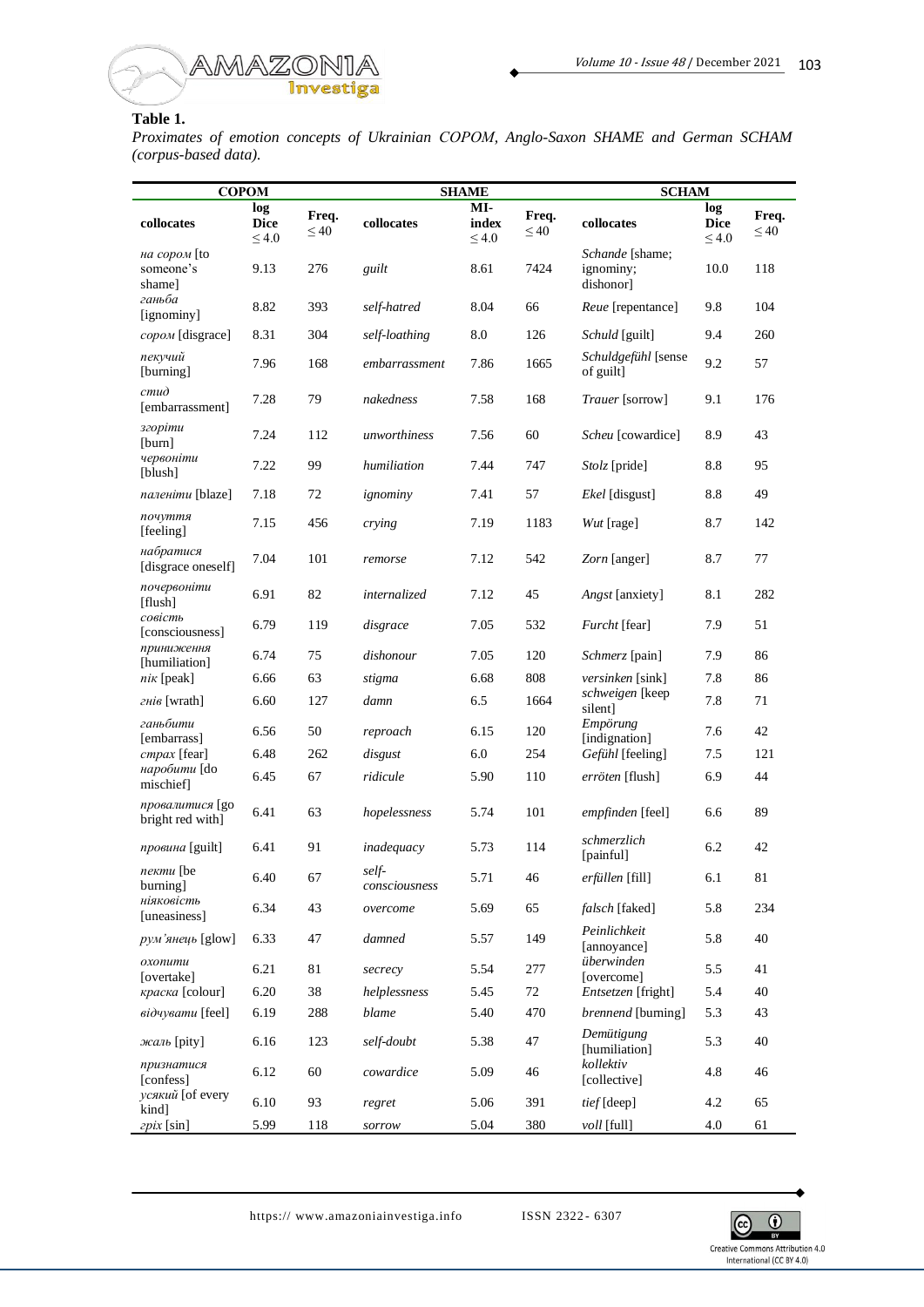Analysis of the corpus data presented in Table 1 leads to the following conclusions:

- 1) proximates of the concept СОРОМ show that the emotion of shame in Ukrainians is manifested mostly collectively, because they associate it primarily with the very shame, disgrace, and humiliation, and the latter, as is commonly known, can occur only within the in-group. At the same time, the concepts of СОРОМ and ГАНЬБА reveal the closest connections with this emotion. It is noteworthy that the collective nature of shame caused the relevance of the physiological expression of this emotion in the representatives of the Ukrainian linguosociety (*пекучий*, *згоріти*, *червоніти*, *паленіти*, etc.). Shame is often accompanied by pangs of conscience and feelings of fear. However, shame associated with sinful acts is no longer so relevant for modern Ukrainians, as stated in some linguistic and cultural studies (e.g., Vdovychenko, 2015). The feeling of guilt for the actions they are ashamed of is also irrelevant for them;
- 2) as for the concept of SHAME, the Anglo-Saxons associate it most with guilt, as evidenced by both indices of the lemma *guilt*. Indicative is the appeal of the proximates of this concept to the individual (*self-hatred, self-loathing, selfconsciousness, self-doubt*), which is particularly emphasized by the fact that the Anglo-Saxons tend to take the responsibility for those acts (actions) which they are ashamed of. It is because of guilt that Anglo-Saxon linguistic societies develop selfhatred, self-disgust, and self-loathing. The close connection between shame, guilt, and repentance (redemption) is indicated by a number of synonyms, e.g., *remorse, blame, regret*;
- 3) the most relevant proximate of the German concept SCHAM is, as in the case of the Anglo-Saxon SHAME, guilt. Although in terms of intensity of connection, the first positions are occupied by shame (dishonor, disgrace) and remorse. It is noteworthy that the relevance of guilt is reinforced by the lemma *Schuldgefühl* (feeling of guilt), which occupies the fourth position, i.e. shame for Germans is a destructive (painful) emotion that makes them feel guilty for their actions and repent, which causes anger and disgust to themselves. Unlike Ukrainians and Anglo-Saxons, the Germans associate the concept SCHAM with fear, e.g., *Angst, Furcht, Entsetzen*.

The foregoing gives grounds for asserting that Ukrainians, although a European linguo-society, belong not to guilt culture, as the Anglo-Saxons and Germans, but to shame culture, because this emotion arises in them mostly in in-groups, transforming into shame, humiliation, pangs of conscience, but not guilt. This feature of Ukrainians' psychological type brings them closer to Eastern cultures, correlating to the greatest extent with such a criterion of cultures distinctions as collectivism–individualism. The high rate of collectivism in modern Ukrainian linguistic society can be explained by geographical (Ukraine is the geographical midpoint between the West and the East) as well as historical and political (until recently Ukrainians were in the bosom of the empire, where dictatorial collectivism dominated). Among other factors, one should mention that Ukrainians had never had their own state. Obviously, this has led to a very high index of power distance in Ukrainian society – 92 positions out of 100 (Hofstede Insights, 2019), which indicates, in particular, the political immaturity of Ukrainians. All these together gave rise to clannishness among Ukrainians, where each of them puts the interests of their "clan" above the interests of "others". In such a society, violation of norms and rules leads to the feeling of shame, as there is always an opportunity to shift one's responsibility (blame) onto "others". Such emotional immaturity is closely related to cultural immaturity, i.e., social infantilism. Taking this into account, the opinion that the emotion concept of СОРОМ is one of the markers of infantilism in Ukrainian linguoculture can be considered quite reasonable.

### **Conclusions**

The proposed cross-cultural study has found that the emotion concept of SHAME has a specific ethno-cultural nature in the Ukrainian, Anglo-Saxon, and German linguistic cultures, which directly correlates with the national characteristics of the representatives of these linguo-cultures. A comparative analysis of data from representative Ukrainian, English, and German corpora has revealed that this concept may be one of the markers of the infantilism of the Ukrainian people and confirmed the assumption that the clearly expressed infantilism of Ukrainians is associated with changes in their psychological type, especially with a low rate of individualism. Because of collectivism, representatives of the Ukrainian linguo-culture tend to be less responsible for their actions than Anglo-Saxons or Germans, often shifting their responsibility to external, sometimes even

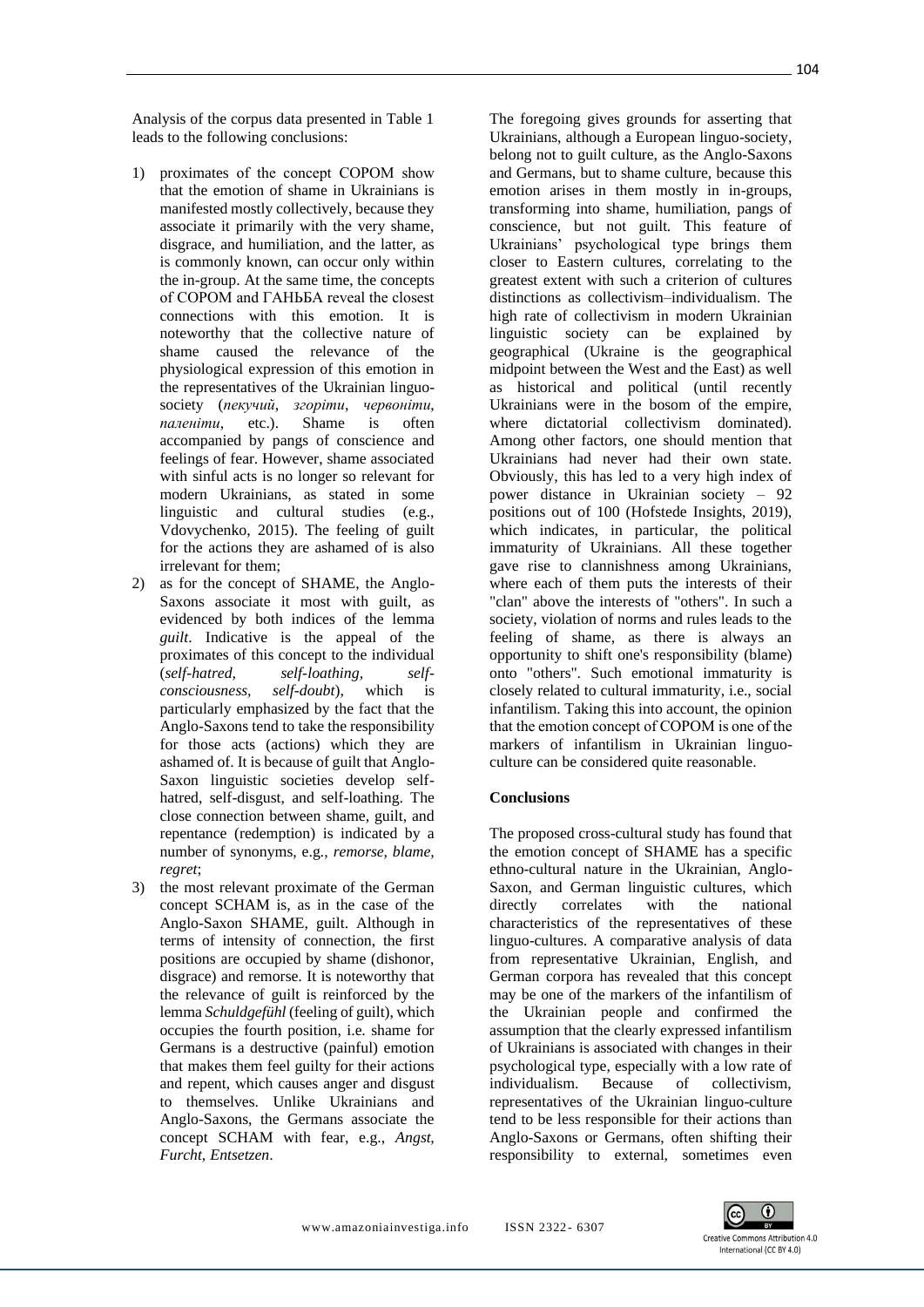

phantom factors. The unwillingness of a large number of individuals to take responsibility indicates a certain immaturity of the society as a whole. In such a society, the shame for their misdeeds is transformed, as a rule, not into their own guilt, but shame in front of "others".

### **Bibliographic references**

- Benedict, R. (1989). The Chrysanthemum and the Sword: Patterns of Japanese Culture. Boston, Mass.: Houghton Mifflin.
- Breslav, G.M. (2004). The Psychology of Emotions. Moscow: Smysl & Academy. Retrieved from  $\sim$ https://gigabaza.ru/doc/92858.html
- Cowen, A.S. & Keltner, D. (2017). Self-report captures 27 distinct categories of emotion bridged by continuous gradients. Proceedings of the national academy of sciences, 114(38), 7900-7909.

https://doi.org/10.1073/pnas.1702247114

- Du, S., Tao, Y., & Martinez, A.M. (2014). Compound facial expressions of emotion. Proceedings of the national academy of sciences, 111(15), 1454-1462. https://doi.org/10.1073/pnas.1322355111
- DWDS. (2021). Digital dictionary of the German language. Retrieved from http://www.dwds.de/ressourcen/korpora/
- Farber, M.L. (1950). The Problem of National Character: A Methodological Analysis. The Journal of Psychology, 30(2), 307-316. https://doi.org/10.1080/00223980.1950.991606 8
- Fink, L., Gruttauer, S., & Thomas, A. (2008). Professionally in Ukraine. Training program for managers, specialists and executives. Goettingen: Vandenhoeck & Ruprecht.
- Friedlmeier, W., Corapci, F., & Cole, P.M. (2011). Socialization of Emotions in Cross-cultural Perspective. Social and Personality Psychology Compass, 5(7), 410-427. https://doi.org/10.1111/j.1751- 9004.2011.00362.x
- GRAC. (2021). The General Regionally Annotated Corpus of Ukrainian. Retrieved from http://www.uacorpus.org/Kyiv/ua/
- Hofstede, G.J. (2006). Think locally, act globally. Intercultural cooperation and global management. Munich: Beck.
- Hofstede Insights. (2019). Country Comparison. Retrieved from https://www.hofstedeinsights.com/product/compare-countries/
- Hopko, H. (2019). Maturity test" of Society. Newspaper of the day. Retrieved from https://m.day.kyiv.ua/uk/article/denplanety/test-na-zrilist-suspilstva
- Horodetska, O.V. (2003). National-marked Concepts in the British Linguistic Picture of the World of the XX Century (Thesis' Abstract). Taras Shevchenko National University of Kyiv.

Kyiv. Retrieved from http://www.irbisnbuv.gov.ua/cgi-

bin/irbis\_nbuv/cgiirbis\_64.exe?Z21ID=&I21D BN=ARD&P21DBN=ARD&S21STN=1&S21 REF=10&S21FMT=fullwebr&C21COM=S&S 21CNR=20&S21P01=0&S21P02=0&S21P03= A=&S21COLORTERMS=1&S21STR=%D0 %93%D0%BE%D1%80%D0%BE%D0%B4% D0%B5%D1%86%D1%8C%D0%BA%D0%B 0%20%D0%9E.%D0%92.\$

- Hundorova, T. (2019). Literature of Our Independence. National Academy of Sciences of Ukraine. Retrieved from https://www.nas.gov.ua/UA/Messages/Pages/V iew.aspx?MessageID=5644
- Inkeles, A. (1997). National Character: A Psychosocial Perspective. New Brunswick, NJ: Transaction Publishers.
- iWeb. (2021). Word Web Corpus. Retrieved from https://www.english-corpora.org/iweb/
- Izard, C.E. (1992). Basic Emotions, Relations among Emotions, and Emotion-cognition Relations. Psychological Review, 99(3), 561- 565. https://doi.org/10.1037/0033- 295X.99.3.561
- Kitayama, S. & Markus, H.R. (1997). Emotion and Culture: Empirical Studies of Mutual Influence. Washington, DC: American Psychological Association.
- Kobozeva, I.M. (1995). German, English, French, and Russian: Revealing Stereotypes of National Character through Analysis of Ethnonym Connotations. Moscow University Philology Bulletin, 3, 102-117. Retrieved from http://otipl.philol.msu.ru/staff/people/kobozeva
- .php<br>Kostomarov, N.I. (1991). Two Russian Nationalities. Kiev & Kharkov: Maydan. Retrieved from  $\sim$ https://dlib.kiev.ua/items/show/576#?c=0&m= 0&s=0&cv=0
- Kövecses, Z. (1986). Metaphors of Anger, Pride, and Love: A Lexical Approach to the Structure of Concepts. Amsterdam: John Benjamins.
- Kövecses, Z. (1990). Emotion Concepts. New York: Springer.
- Kozlovskyi, I. (2021). We are Bound by the Rope of Our Faith. The Ukrainians. Retrieved from https://theukrainians.org/ihor-kozlovskyi-naszviazuie-motuzka-viry/
- Kulchytskyi, O. (1949). Features of Characterology of the Ukrainian People. U V. Kubiiovych & Z. Kudelia (Red.), Encyclopedia of Ukrainian culture, T. 1 (s. 708-718). Munich & New York: Young life.
- Levenson, R.W. (2011). Basic emotion questions. Emotion Review, 3(4), 379-386. https://doi.org/10.1177/1754073911410743
- Lewandowska-Tomaszczyk, B. (2017). Identity, emotions and cultural differences in English and Polish online comments. International Journal